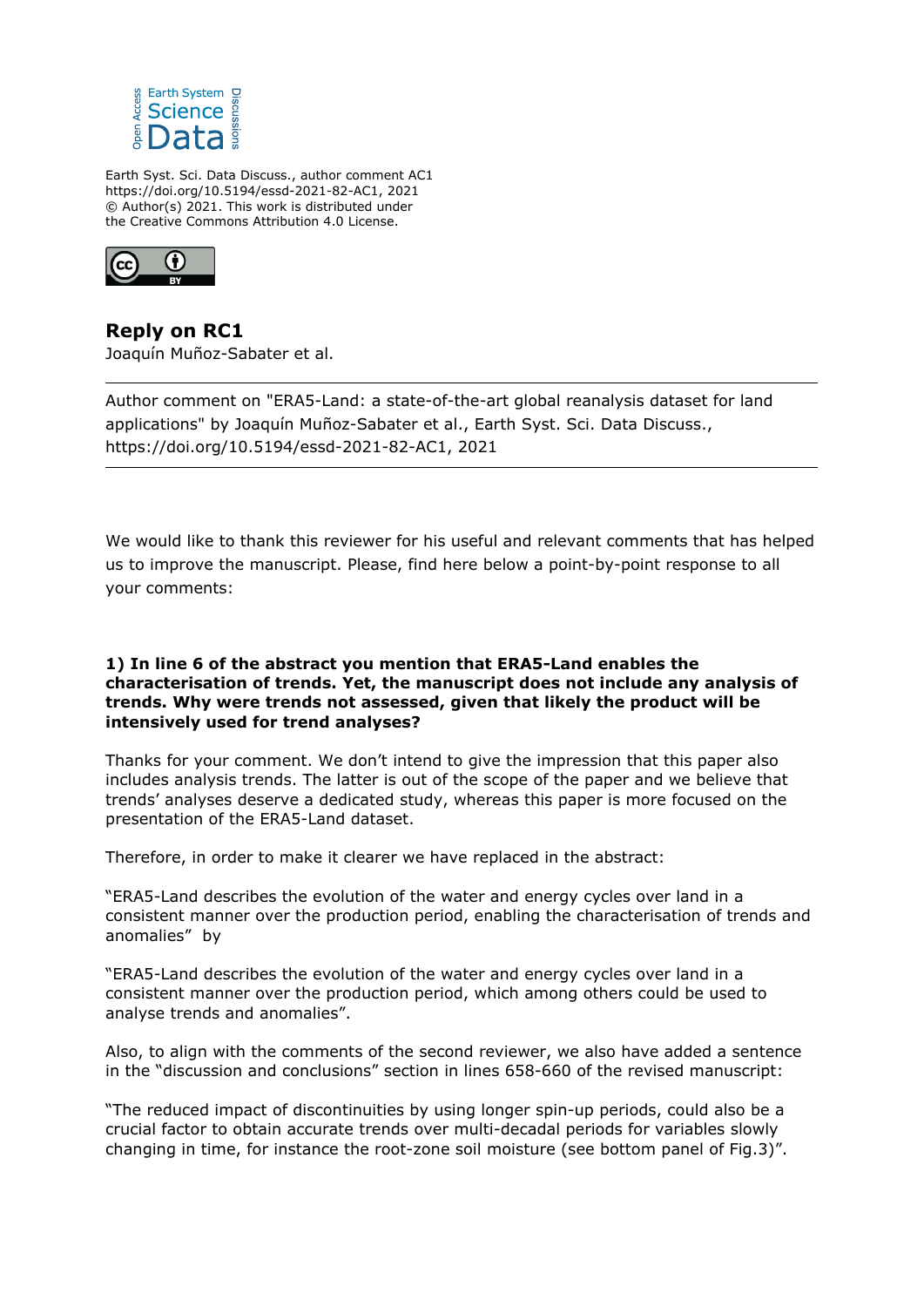### **2) The benefits of ERA5-Land wrt ERA5 are not ubiquitous. Clearly, the resolution is higher, but this doesn't always lead to better skill. To convince the user of using a ~10fold larger dataset and exponentially increasing subsequent computation times for further use, could you summarise at the end of the manuscript where, for which variables, and for what applications ERA5-Land shall be favoured over ERA5?**

Thanks for your comment. As a matter of fact, ERA5-Land is in size much smaller than ERA5 (TB vs PB) since is limited to the land surface layer. However, it is still true that for those fields which are common to ERA5 and ERA5-Land, the latter will be, due to the higher resolution, larger in volume, despite that the data over oceans in ERA5-Land has been masked out and therefore does not inflate the total volume of the field.

The main objective of this paper is the presentation of ERA5-Land while providing the reader sufficient evaluation elements (through the evaluation of several key variables of the water and energy cycles) to guarantee the good quality of the ERA5-Land dataset. At this respect and in wider terms, due to its specific characteristics (hourly frequency, multidecadal, consistency, higher resolution) we believe ERA5-Land is ideal for all type of land applications, but the choice of an ERA5 or ERA5-Land common field will depend very much on the specific application. Relevant questions are: are data volume and data handling limiting factors? Are resolution and accuracy the most crucial factors? Is the analysis applied at global, regional or local scale? What is the computational power for the required application? In the 'conclusions and discussion' section, we have provided specific comments for each of the variables evaluated in this paper (and to make it clearer which variables are we discussing/concluding, we have replaced the a), b), c)… by the relevant variable name), but it is however impossible to produce a recommendation list for each application. Following the reviewer comment, we have added the following sentence to last paragraph of the 'conclusions and discussion' section, Lines 665-667 of the revised manuscript:

"While, in wider terms, we recommend the use of ERA5-Land fields over ERA5 for all type of land applications, one should factor in their choice elements such as available computer and data handling resources, importance of spatial resolution versus data volume, area of application, temporal consistency, etc."

## **3) I appreciate that the new product can be comprehensively assessed for all fields, but can you at least justify why these fields were evaluated and others not?**

We assume the reviewer means "cannot be comprehensively assessed for all fields". Our choice was based on four factors: a) key variables of the water cycle, b) key variables of the energy cycle, c) availability and accessibility of evaluation data at the time of the study, d) inclusion of global scale evaluation by using reference satellite datasets. Based on all the four previous factors, we came up with the set of selected variables and reference datasets. We agree that the list of variables and reference datasets selected are not exhaustive, for instance 2 m temperature evaluation and soil temperature data from the ISMN as reference dataset could also have been added to this study. However, the length of the paper was a constrain and we had to prioritise some choices (see also our response to the next point). Our hope is that indeed, as stated in lines 647-651 of the original manuscript, the wider scientific community engages in more in-depth analyses of other variables, as it has been the case with the ERA5 atmospheric reanalysis.

To make this point more clear, we have additionally added the following sentence to lines 183-184 of the revised manuscript: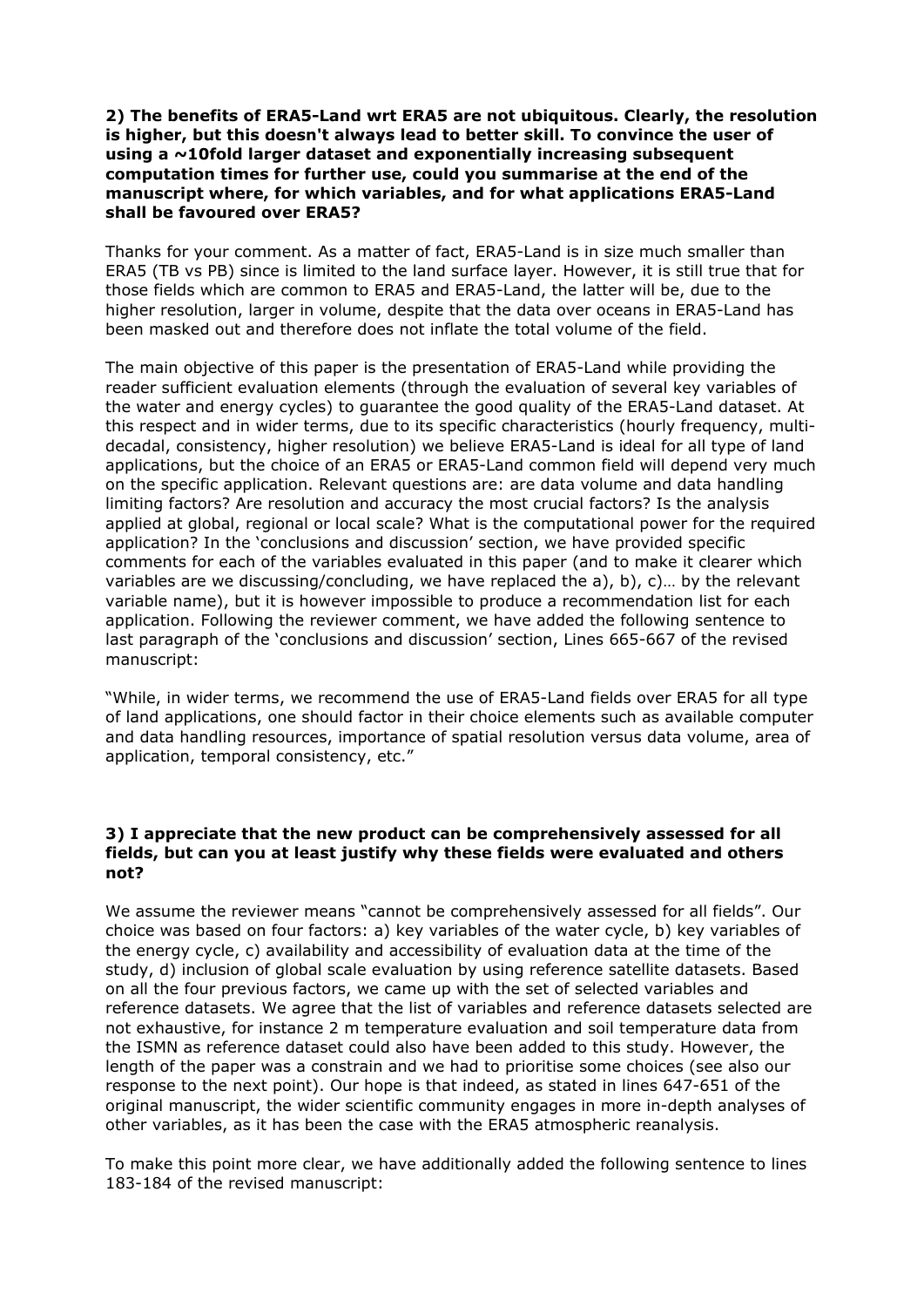"Note that the list of evaluated variables and reference datasets is not exhaustive and was based on factors such as availability of data at the time of the evaluation".

**4) Similarly, one needs to make choices regarding the reference data to be used. The choice seems slightly arbitrary and hence, the conclusions drawn can be inconsistent between fields. Especially, as ERA5-Land is embedded in the C3S Climate Data Store I would have expected that the assessment would draw on the various (satellite) products provided by this service. Vice versa, for LST you used a satellite product but you could also have used soil temperature data from the ISMN.**

Although ERA5-Land is available from the C3S Climate Data Store, the evaluation exercise started much before that some of the current satellite datasets in the CDS were available. Evaluation against satellite data is not trivial, and requires dedicated efforts for each dataset considered. Our primary choice has been using in-situ ground data as 'ground truth', but we didn't want to limit ourselves to in situ only.

For skin temperature, in situ soil temperature measurements from ISMN are representative of soil at different temperatures, while we aimed at validating the joint contribution of soil (top surface) and vegetation into skin temperature, which is more closely related to satellite estimates from thermal sensors. Among the different sensors, we chose MODIS for its spatio-temporal coverage, since it provides four daily global longterm observations combining Terra and Aqua platforms, and daytime and night time overpasses. Note this MODIS ensemble has in turn been validated with in-situ data from tower-based measurements (see Chen et al., 2017).

Since, in this paper, the evaluation exercise cannot be exhaustive for all fields, we have been guided by the aim of being representative and relevant in our choices for selected and independent validation results, while keeping the size of the paper limited. Please, see also the response to the previous comment.

#### **Minor issues**

**Line 227: please also cite the recently published paper on the ISMN: https://doi.org/10.5194/hess-2021-2**

Done (now in line 232 of the revised paper)

**Did you also apply the quality flags of the ISMN data? https://doi.org/10.2136/vzj2012.0097**

No, although we acknowledge the usefulness of such a flags, the quality flags of the ISMN data were not used in this study.

**Line 391: From the boxplots one cannot tell that ERA5-Land on average performs slightly better than ERA5, as the results for the different regions are based on a different number of stations. Does this statement still hold if you perform the analysis for all stations in these regions together?** 

We have produced the boxplots adding all the stations used of the ISMN, independently of the region. The plots are generated for the top soil layer, as for the root-zone we only had observations for North-America. As the reviewer can see (fig.1 & 2 attached), the boxplots